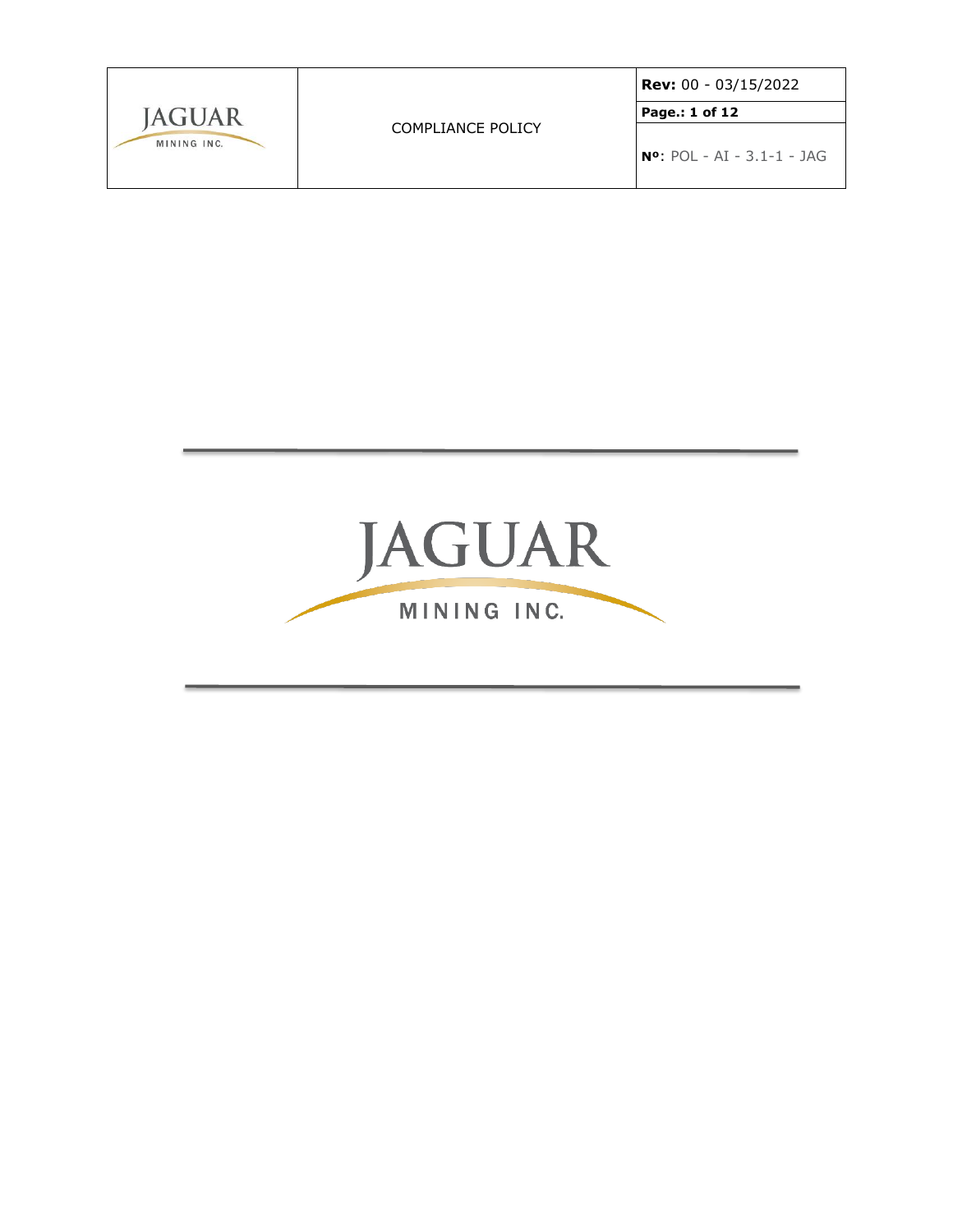

# **Summary**

| $\mathcal{P}$ |  |
|---------------|--|
| 3.            |  |
| 4.            |  |
| 5.            |  |
|               |  |
|               |  |
|               |  |
|               |  |
|               |  |
|               |  |
|               |  |
|               |  |
| 6.            |  |
| L.            |  |
| ii.           |  |
| iii.          |  |
| iv.           |  |
|               |  |
| 8             |  |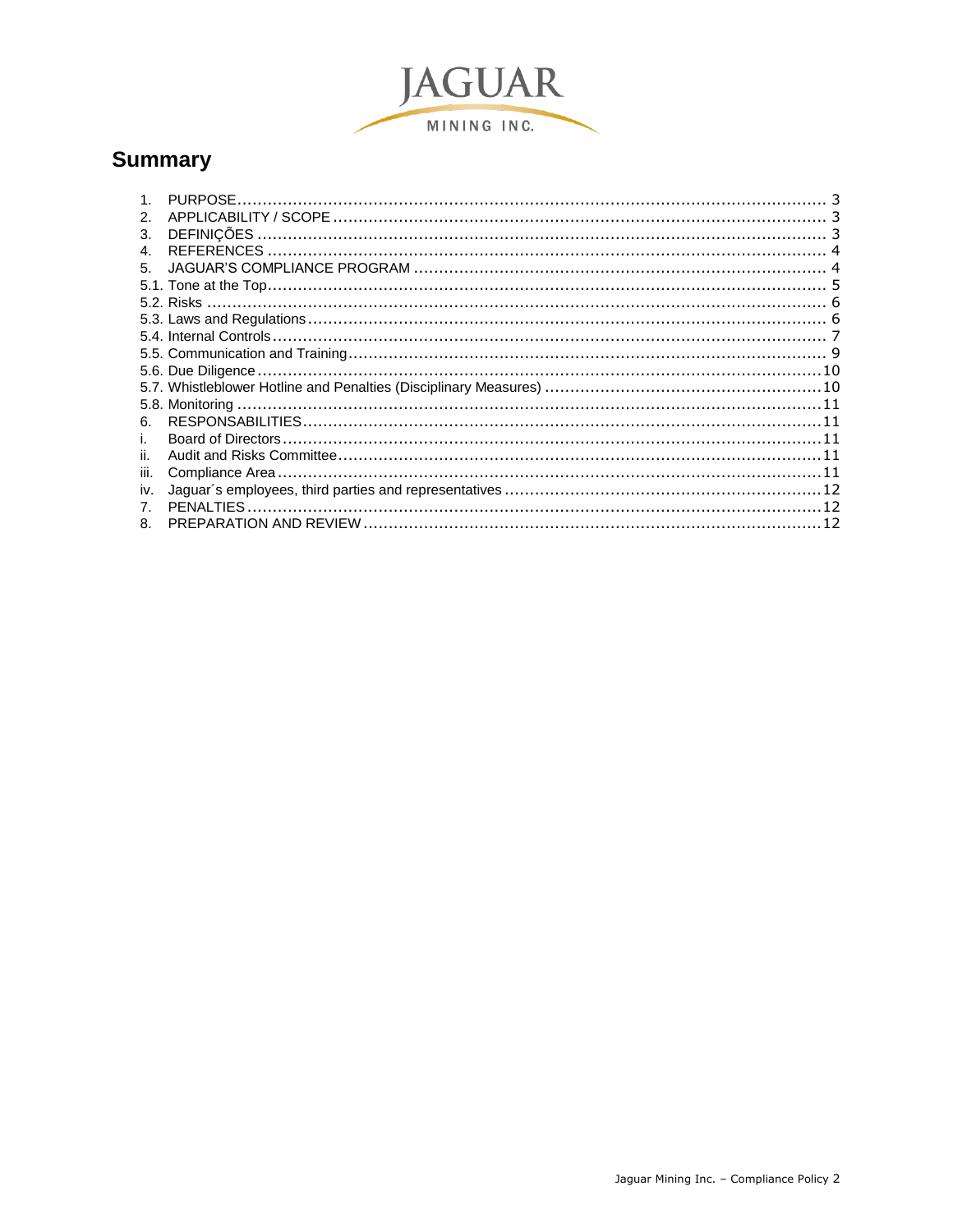**Compliance Policy**

## <span id="page-2-0"></span>**1. PURPOSE**

The purpose of this policy is to provide Jaguar's Compliance Program guidelines with a focus on ensuring compliance with legal requirements, Code of Conduct and Ethics, policies and procedures. It also aims to fight against corruption and bribery, encouraging a compliance culture, based on values, conformity and ethics as well as influencing stakeholders to adopt programs and / or actions for integrity.

**JAGUAR** 

MINING INC.

#### <span id="page-2-1"></span>**2. APPLICABILITY / SCOPE**

This policy applies to all employees, third parties, and Jaguar's representatives, its subsidiaries, in addition to all companies that make up the business units.

#### <span id="page-2-2"></span>**3. DEFINIÇÕES**

**CEIS:** Brazilian Register of Incident and Suspended Companies.

**CEPIM:** Brazilian Registration of non-profit Entities prevented.

**CFPOA:** Canadian Corruption of Foreign Public Officials Act. Applies to persons and companies and makes it a criminal offence for persons or companies to bribe foreign public officials to obtain or retain a business advantage.

**CNEP:** Brazilian National Register of Punished Companies.

**Compliance:** It consists of compliance with laws, code of conduct and ethics, internal policies and procedures, as well as the constant aims for compliance with company principles, achieving ethics, morals, honesty and transparency.

**Compliance Culture:** Values, ethics and beliefs that exist throughout the company, interact with the organization's structures, and control systems, to produce standards behavior that improve compliance results.

**Compliance Program:** It is a specific program for the prevention, detection and remediation of harmful acts established by laws like Brazilian Anticorruption Law n<sup>o</sup> 12.846/2013, FCPA and CFPOA which are focuses in addition to prevent occurrence of bribery, fraud in the bidding processes and execution of contracts with the public sector.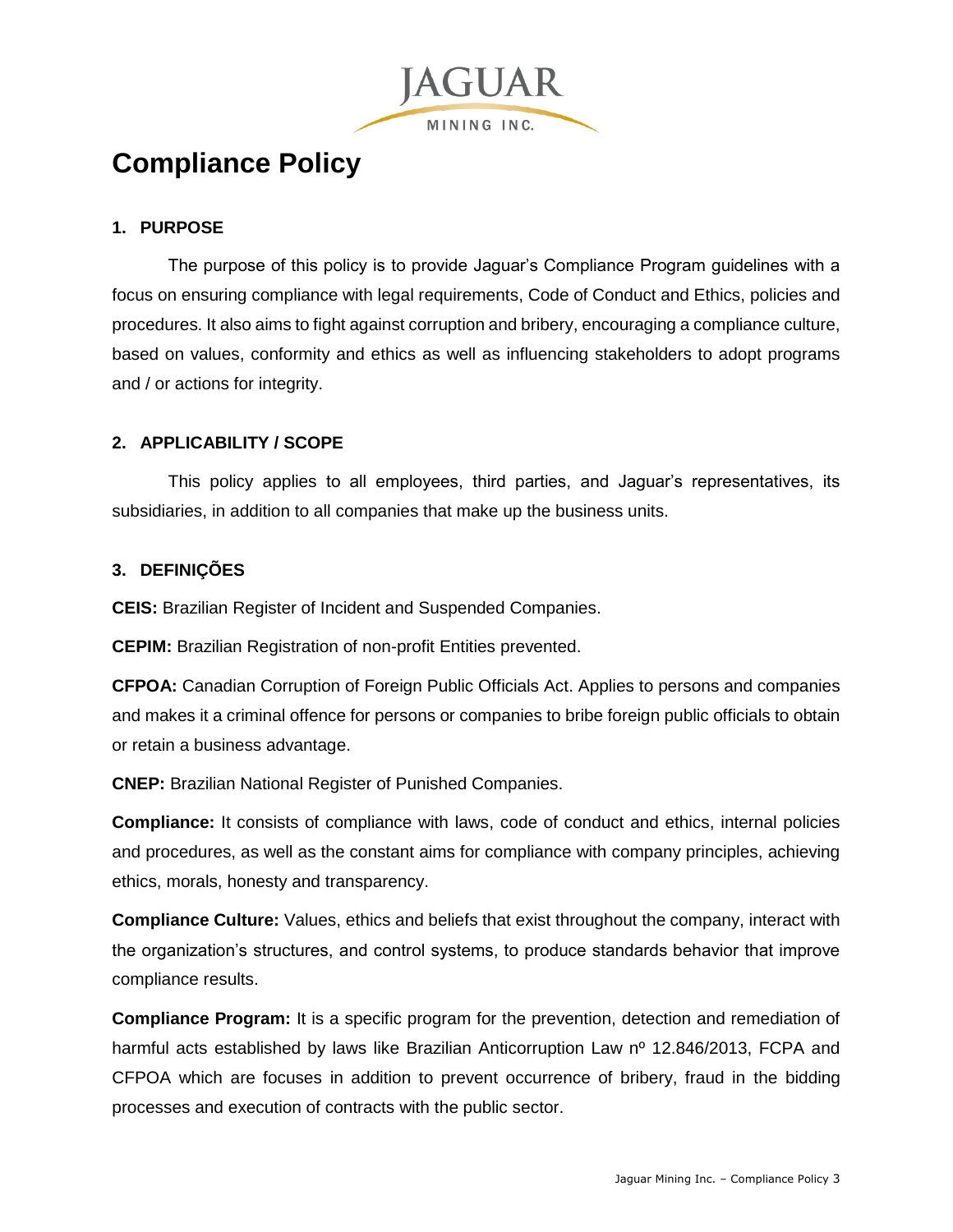

**Employees:** Directors, officers, employees and contract workers of Jaguar.

**FCPA:** The Foreign Corrupt Practices Act is a United States law that prohibits U.S. firms and individuals from paying bribes to foreign officials to further business deals. The FCPA contains two main articles: 1) the anti-bribery provisions, and 2) the books, records, and internal control provisions, which speaks to accounting practices. The FCPA applies to prohibited conduct anywhere in the world and extends to U.S. publicly traded companies.

**Jaguar Mining:** Jaguar Mining INC., and subsidiaries, in addition to all companies that make up business units.

**Law 12.846/13:** Brazilian anti-corruption law that establishes the rules that discipline the civil and administrative liability of legal entities that carry out acts against national or foreign governments.

**Representative:** Individual or legal entity, with or without employment relationship, who can legally act on behalf of Jaguar Mining.

**Third parties:** Specialized hired companies to provide services of any nature in Jaguar Mining's area(s) like suppliers, service providers, partners, competitors and others. All contractors, partners, agents, suppliers, consultants and service providers on behalf of Jaguar.

## <span id="page-3-0"></span>**4. REFERENCES**

- Code of Conduct and Ethics.
- ISO 19600:2014 Compliance Management Systems.
- ISO 37001:2017 Certification of Anti-Bribery Management Systems.

#### <span id="page-3-1"></span>**5. JAGUAR'S COMPLIANCE PROGRAM**

Jaguar's Compliance Program takes into account the mission, vision, values and policies, and aims to ensure the highest standards of ethics and transparency in the company's relationships, whether internal or external, with a focus on fighting against corruption and antibribery practices, promoting an integral and ethical work environment.

For this purpose, it establishes a set of procedures and controls that aim to prevent, detect, correct and control divergences of conduct that are not following the rules, whether the laws, the Code of Conduct and Ethics, internal policies, or procedures.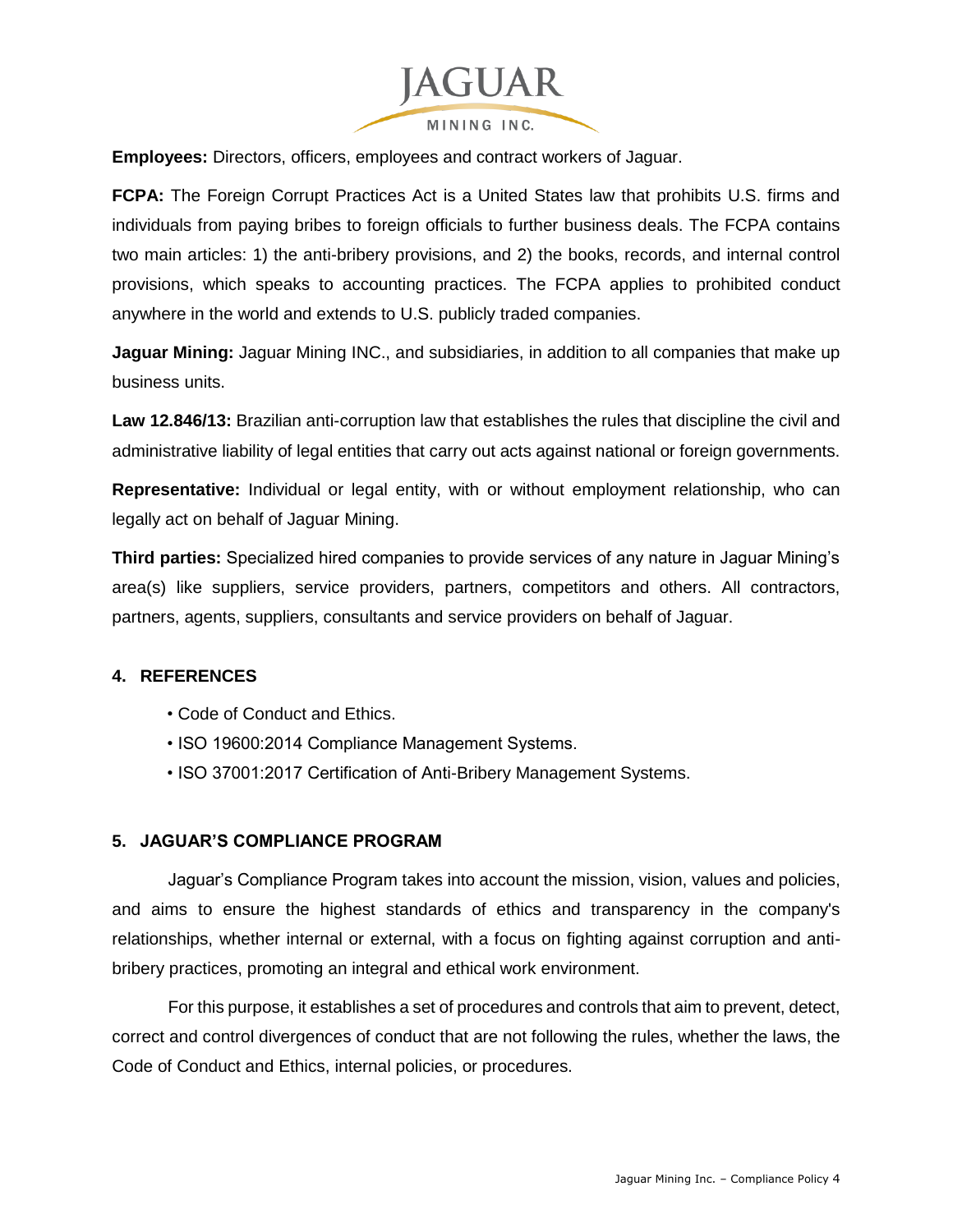

Jaguar prohibits acts of fraud, corruption, bribery or tax evasion, directly or indirectly, money laundering, and repudiates any activity, agreement or partnership that may involve illegal practices. It is mandatory to maintain awareness of the legislation applicable to the business, especially 12.846/2013 Law, known as the Brazilian Anti-Corruption Law or the Clean Corrupt Practices Act, FCPA and the CFPOA, used as a basis for the definition of the Jaguar Compliance Program.

Jaguar's Compliance Program and its pillars are represented in the image below:



It is the responsibility of all employees, third parties and representatives to comply with the guidelines established by the company and be a facilitator in maintaining Jaguar´s compliance culture.

## <span id="page-4-0"></span>**5.1. Tone at the Top**

Jaguar abides by corporate governance best practices and believes that compliance and responsibility are central components of the company´s culture.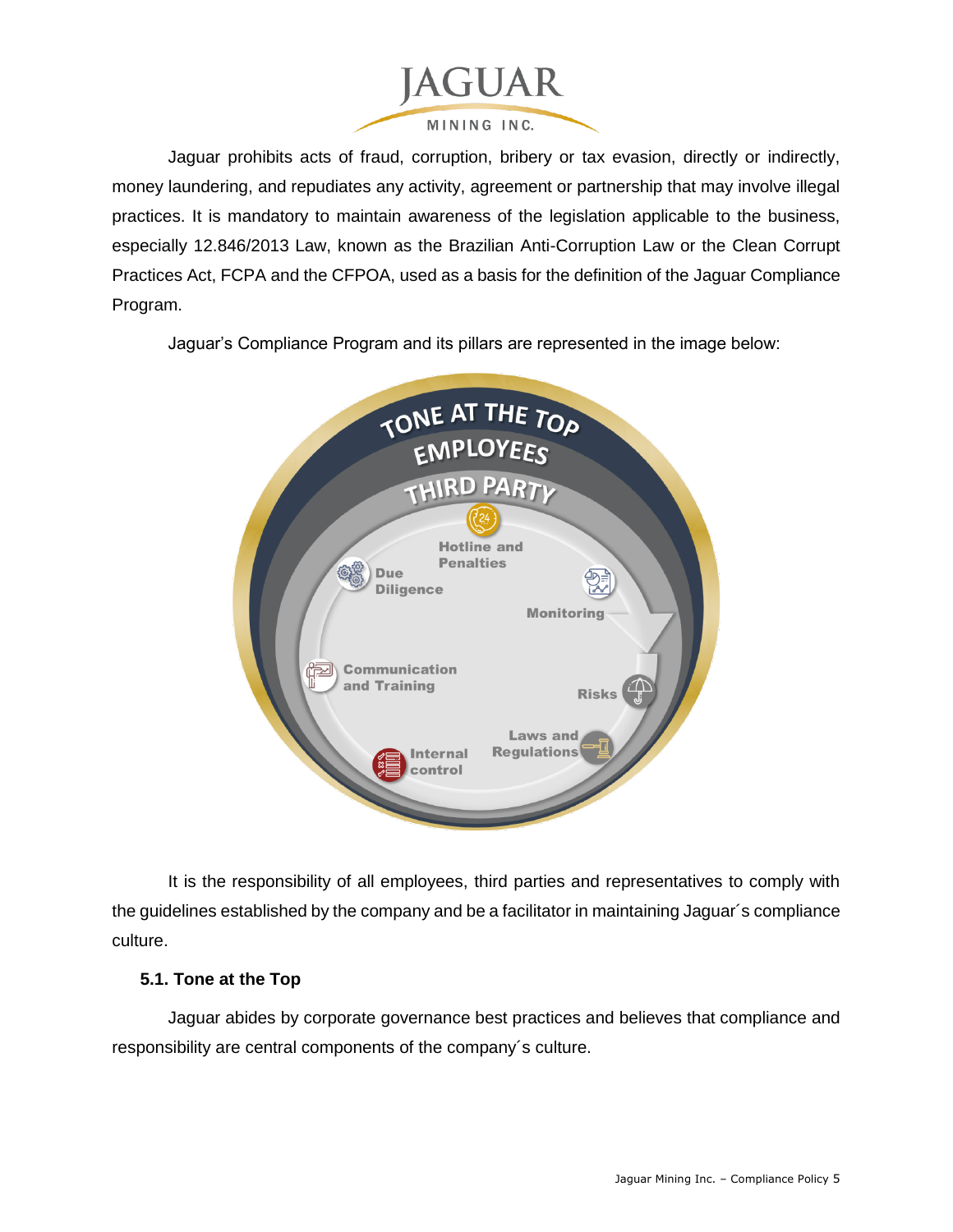

Having Dignity and Respect and Collaboration as values, Jaguar understands that integrity and ethics are increasingly important within the business environment, cherishing transparency in its activities and decision-making.

For this reason, the Senior Management is committed to the implementation, development, maintenance and continuous improvement of Jaguar's Compliance Program, focused on:

- Fighting against corruption and bribery,
- Strengthening and disseminating integrity and ethical relationships,
- Collaborating with a growing and more just society.

Also, the Senior Management has an elementary function in encouraging everyone to maintain compliance culture, non-compliance and non-retaliation practices.

The Senior Management must ensure that compliance is incorporated into the company's culture, identifying and acting on the correction of deviations.

The actions for implementing and monitoring the Compliance Program are monitored quarterly at Audit and Risks Committee meetings.

## <span id="page-5-0"></span>**5.2. Risks**

The risk management pillar defines the methodology for the identifying, evaluating, treating, reporting and monitoring Jaguar's risks and guides on the methodology for monitoring risk management in the company. The risks must be related to activities, products, services and relationships that Jaguar is exposed to, internally and externally, in order to identify possible noncompliance situations.

The risks are linked to the company's strategic objectives and mitigation actions are monitored through action plans defined with those responsible. The report to Management is done quarterly.

## <span id="page-5-1"></span>**5.3. Laws and Regulations**

Jaguar abides by all applicable company legislation, especially 12.846/2013 Law, known as the Brazilian Anti-Corruption Law, FCPA and the CFPOA, and extends this obligation to all stakeholders witch executes activities on or on behalf of Jaguar.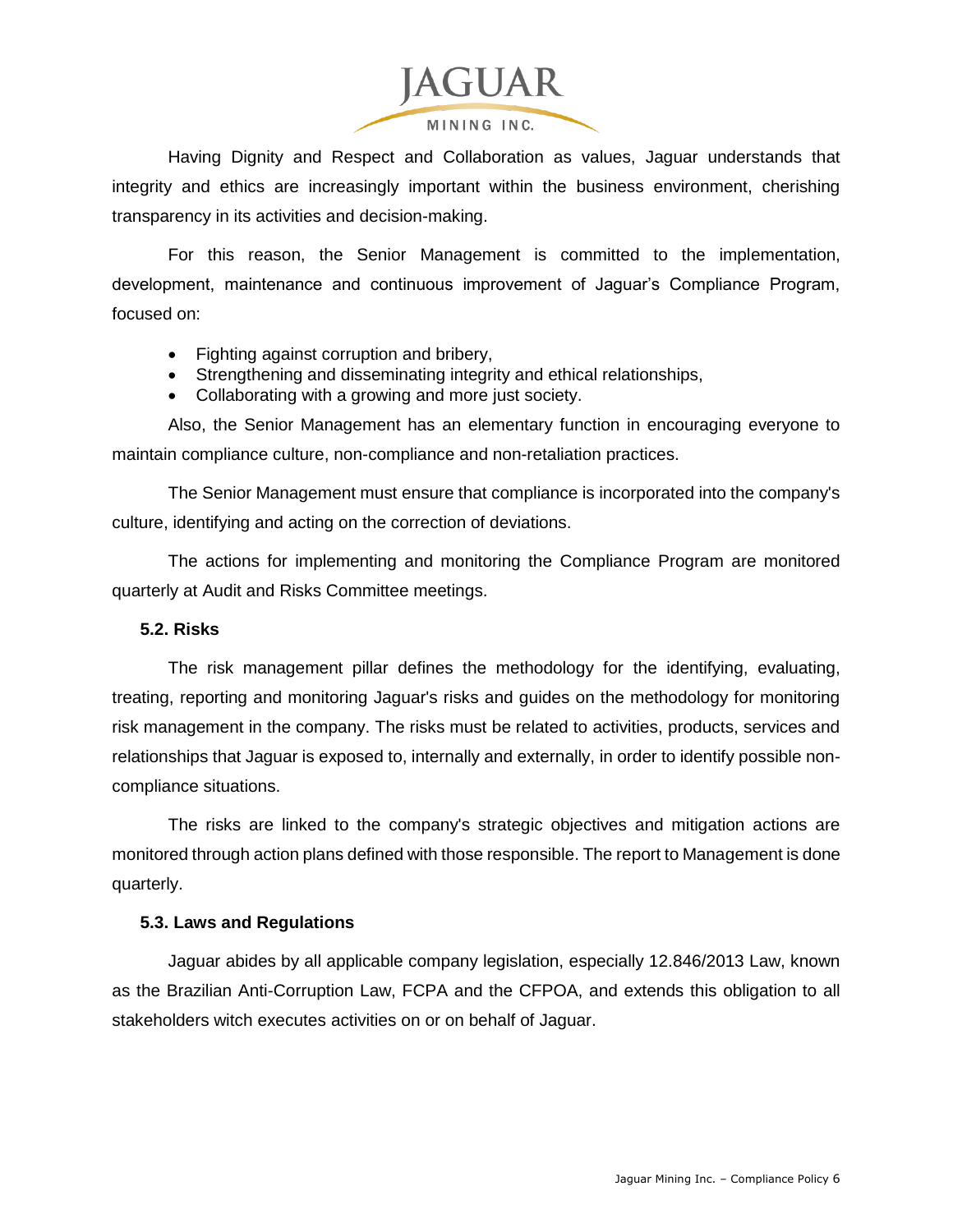

Jaguar is also in compliance with the Canadian Extractive Sector Transparency Measures Act (ESTMA), which seeks to contribute to global efforts to increase transparency and prevent corruption in the industry.

Also, it has a Code of Conduct and Ethics, internal policies and procedures that determine the guidelines and behaviors expected of all employees and stakeholders.

The standardized procedures are communicated and available to all those involved in the processes, following the structure below:



# <span id="page-6-0"></span>**5.4. Internal Controls**

Jaguar's Management maintains a system of internal controls to facilitate compliance with the Code of Conduct and Ethics, laws, policies and procedures, as well as to foster a culture of integrity, maintaining ethical standards throughout Jaguar. In addition, internal controls seek to minimize operational and compliance risks, ensuring that accounting and financial records reflect the company's performance and are traceable.

The formal structure of internal controls is composed of:

5.4.1. Board of Directors It consists of four committees: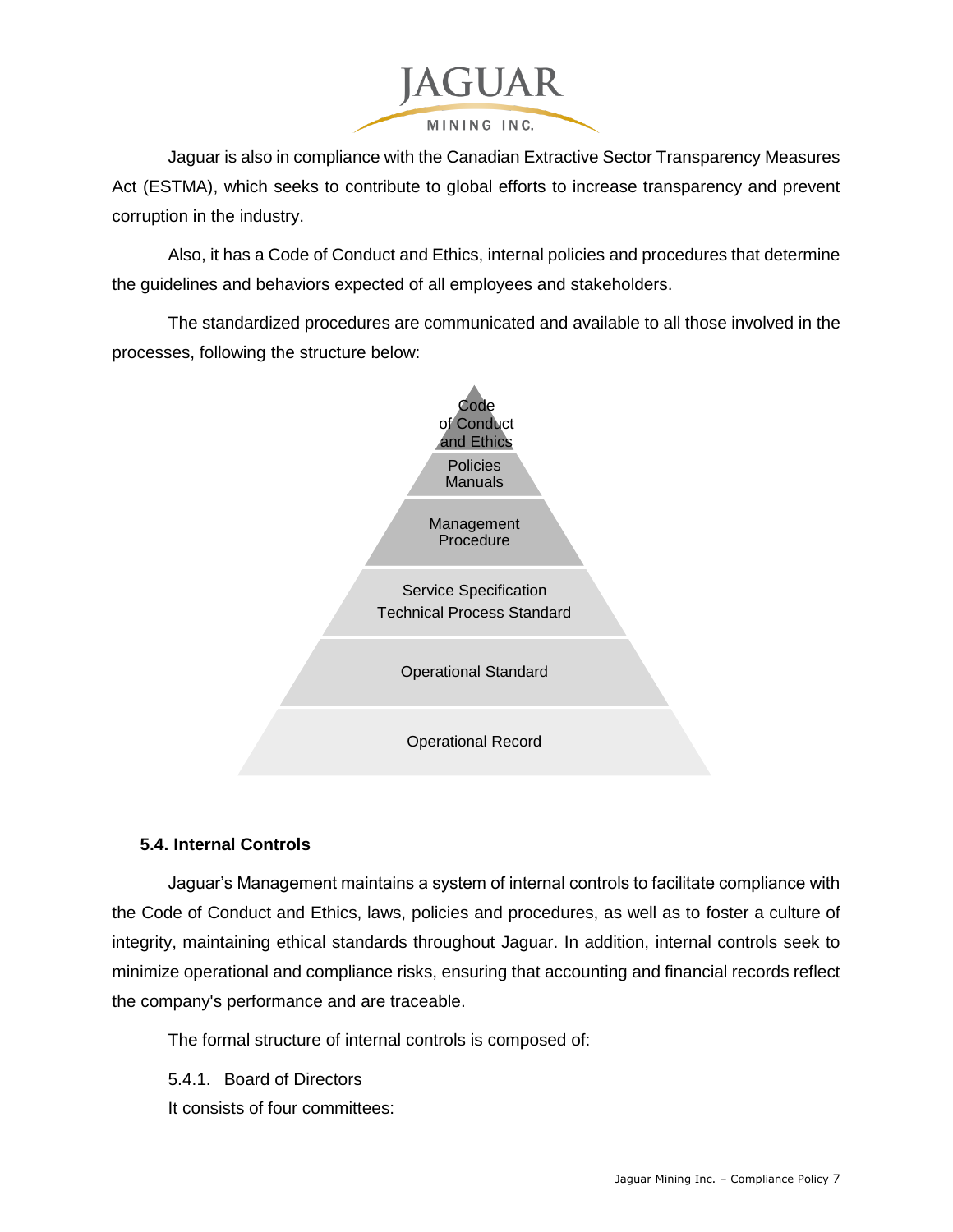

a) Audit and Risk Committee.

- b) Corporate Governance and Compensation Committee.
- c) Finance and Corporate Development Committee.
- d) Safety, Environment, Technical and Reservations Committee.

## a) Audit and Risk Committee

Composed of three or more independents directors of the company, the Audit and Risks Committee meets at least once each quarter, to oversee the Compliance Program, the actions performed, follow-up and deliberate on whistleblower reports and Company's continuous improvement.

Besides cooperating and supporting the compliance function, as well as encouraging employees to do the same, the primary purpose of the Audit and Risks Committee is oversight support of:

- Integrity of Jaguar's financial statements.
- Qualifications and independence of the company's external auditor and Audit and Risks Committee.
- The performance of both the company's internal audit function and the independent auditor.
- Overseeing matters related to compliance with ethical and anti-corruption legislation.

# 5.4.2. Audit, Risks and Compliance Area

The Compliance area is responsible for implementing and monitoring the Compliance Program, disseminating best behavioral practices and promoting adherence to regulations in the company.

Compliance reports to the CFO, with unrestricted access to the Board and managers. This area has independence in conducting actions to guarantee impartiality in all its operations and controls.

To preserve its independence, the reports are presented, at least, once a quarter to Audit and Risks Committee and through periodic meetings with CEO, CFO, Board of Directors, VPs and managers.

Compliance responsibilities:

• Implementing and monitoring the Compliance Program.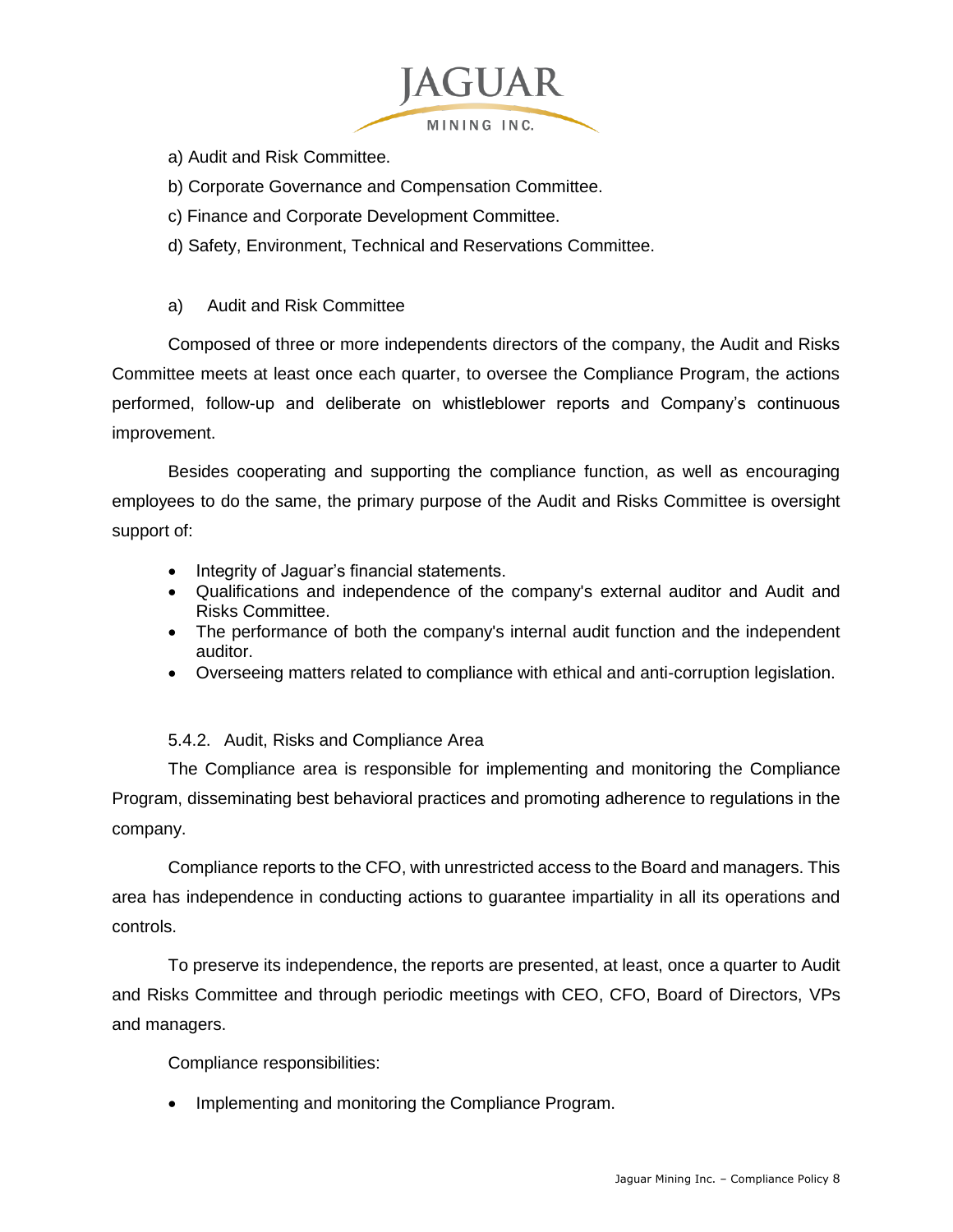

- Map, evaluate and mitigate compliance risks.
- Promote behaviors guided by the company's Code of Conduct and Ethics.
- Integrate compliance obligations into existing policies, procedures and processes.
- Monitor the performance of due diligence in suppliers, third parties and partners, issuing recommendations regarding hiring when necessary.
- Monitor identified conflict of interest situations, such as receiving gifts and hospitality.
- Supporting Jaguar in corruption and reputation risk prevention in relationship with external public, whether suppliers, service providers, partners, government agents and / or communities.
- Support creation and / or processes improvement and regulations that ensure adherence to ethical and integrity guidelines.
- Promote permanent communication for all those involved in the Jaguar Compliance Program, including Senior Management.
- Provide or organize ongoing training for employees, ensuring that relevant employees are trained regularly.
- Monitor and improve the internal control structure of compliance risks.
- Clarify doubts and support in the Code of Conduct and Ethics application, policies, procedures and regulations related to ethics and compliance.
- Determine the reports in the whistleblower hotline, recommending actions in proven cases of deviations in behavior and / or non-compliance with company guidelines.
- Foster the fight against corruption and promote ethical behavior, encouraging Compliance Programs implementation in third parties.
- Promote the continuous improvement of Jaguar's Compliance Program.

#### 5.4.3. Internal Audit

The company reviews and audits the formal structure of internal controls, always seeking transparency in the publication of financial statements.

Internal Audit defines the scope of the areas to be audited, analyzes the processes, policies and procedures, prepares the area Manual, and submits the final report with the tests performed to the Audit and Risk Committee and monitors the proposed actions to ensure proper implementation.

#### <span id="page-8-0"></span>**5.5. Communication and Training**

The Communication and Training pillar comprises a set of actions aimed at disseminating and preparing employees, through proactive communication raising awareness on the importance of a culture of integrity and ethics.

All compliance's trainings are periodically conducted and adapted to the reality and activities of participants. One of the training objectives is to ensure that all employees are aware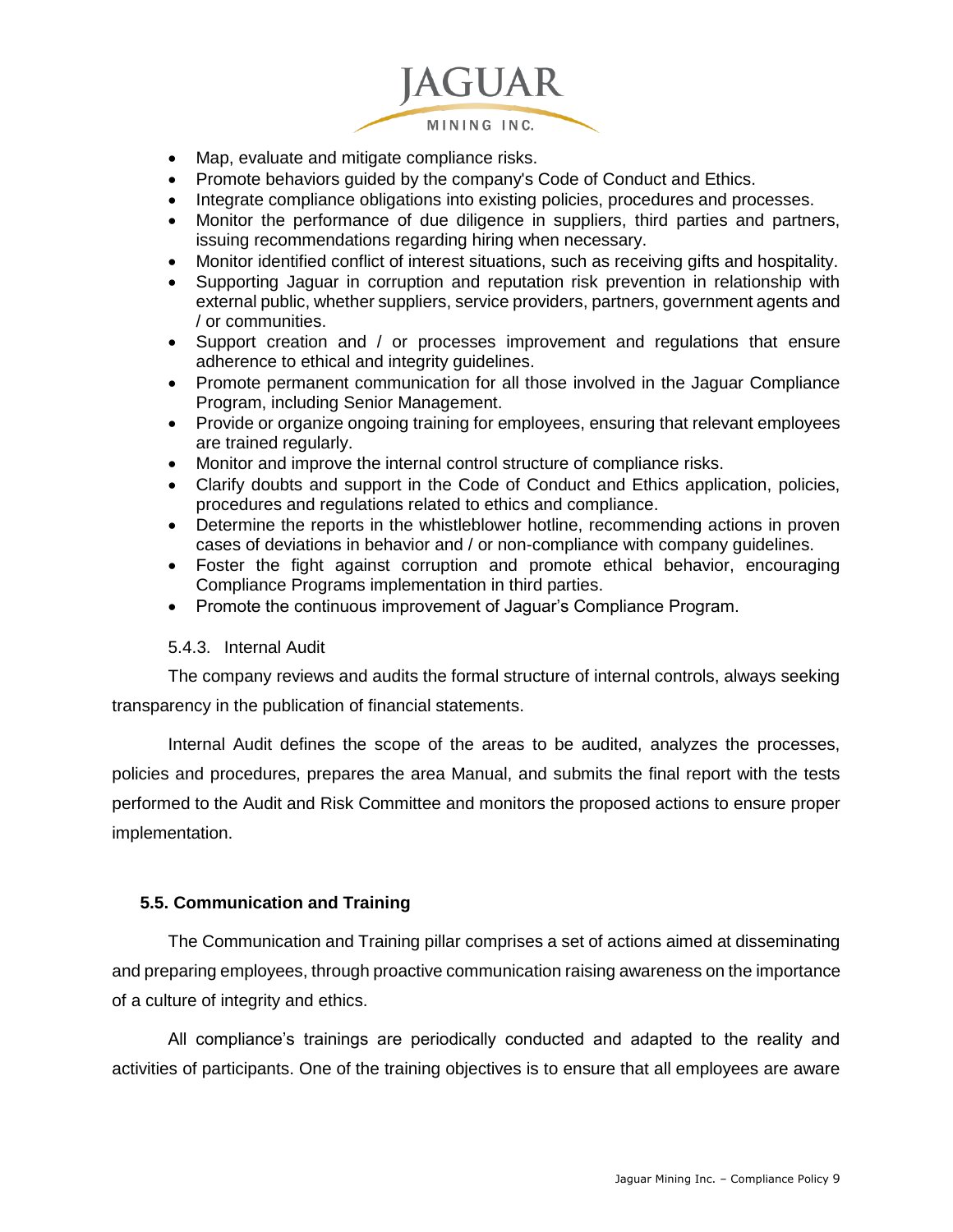

of Compliance Program and are competent to fulfill their role at work in a manner consistent with the compliance culture.

## <span id="page-9-0"></span>**5.6. Due Diligence**

Jaguar conducts due diligence suppliers, third party and institution to ensure transparency in the company's business relationships and to mitigate the risks of corruption, fraud, bribery or image.

The history of corruption and bribery of companies is analyzed as well as partners and shareholders in relation to reputation for bribery, fraud, dishonesty or similar misconduct. Included whether they have been investigated, convicted, sanctioned or prevented for bribery or similar criminal conduct, through data and information researches in public and private databases legally available (open sources), lists of non-compliance records such as CEIS, CNEP and CEPIM, among others.

In addition, it is verified the existence of relationships between company employees, suppliers or government agents in order to identify potential conflicts of interest.

All agreements with Third Parties shall include a provision that they must at all times abide by the Code of Conduct and Ethics, laws, policies and procedures, anticorruption and anti-bribery laws.

## <span id="page-9-1"></span>**5.7. Whistleblower Hotline and Penalties (Disciplinary Measures)**

## 5.7.1. Whistleblower Hotline

Jaguar Mining has a Whistleblower Hotline, available to the internal and external public, which allows the reporting non-conformance with the Code of Conduct and Ethics, policies and procedures, anti-corruption laws, fraud or any other types of non-compliance issues, in addition to suspicions of non-compliance, as well as queries related to these topics.

Available 24 hours a day, seven days a week by web (Intranet and Jaguar's website https://www.jaguarmining.com.br/denuncia) and by telephone 0800 891-1667 Brazil or 1-888- 279-5268 Canada and USA, the Whistleblower Hotline receives reports anonymously and confidentially.

## 5.7.2. Penalties (Disciplinary Measures)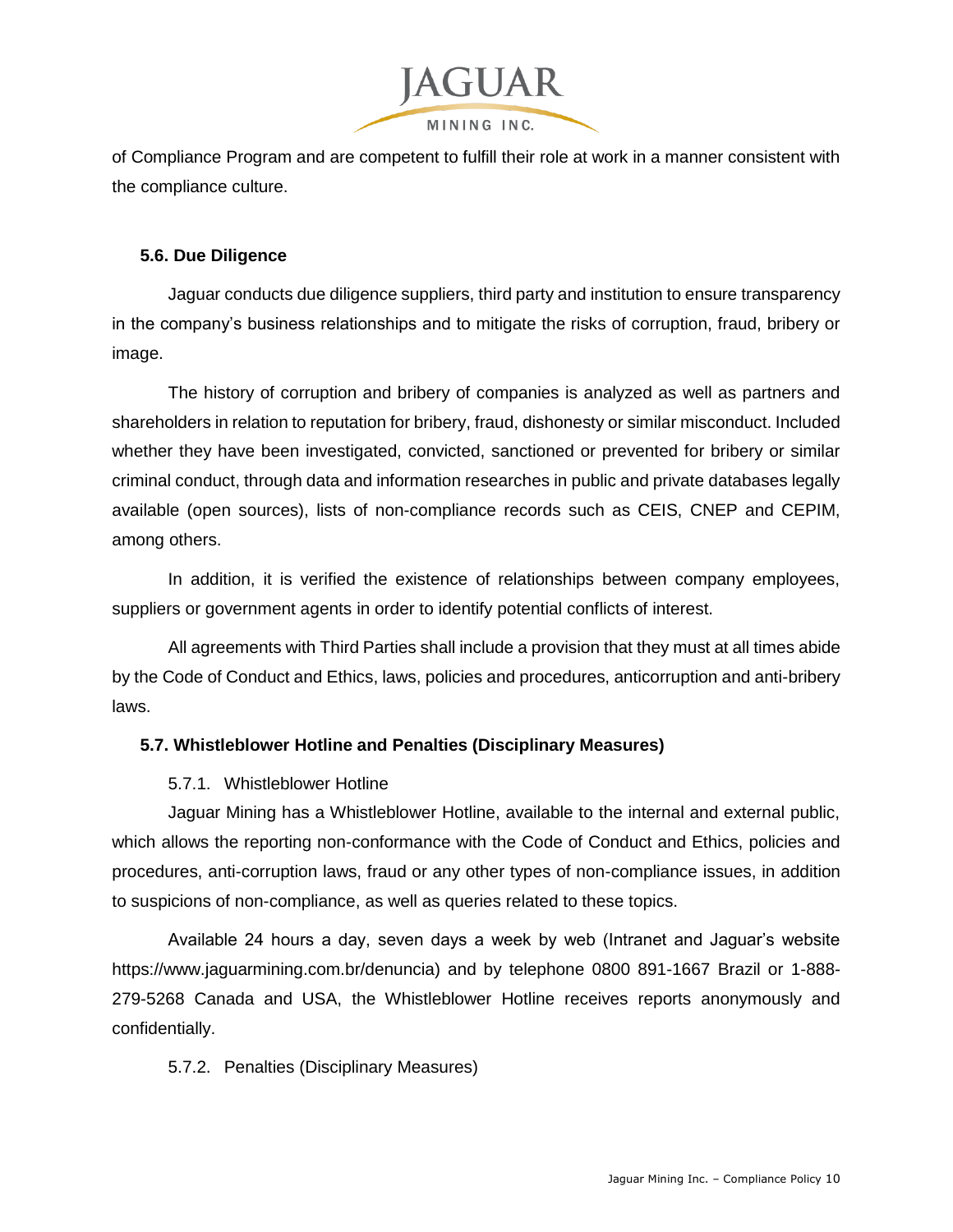

Non-compliance with the Code of Conduct and Ethics, policies and procedures, anticorruption laws, fraud or any other types of non-compliance issues are not acceptable and can result in disciplinary measures for the immediate interruption of irregular acts and / or infractions. These measures can be:

- Employee: Verbal warning, written warning, Suspension and Dismissal.
- Third party: Suspension, a termination of a contract without notice, or such other measures that are available at law.

In both cases, depending on the severity of the non-compliance, Jaguar Mining gives itself the right to communicate to the public authorities for proper investigation.

## <span id="page-10-0"></span>**5.8. Monitoring**

To measure and verify the effectiveness and maturity of the Compliance Program, Jaguar has defined a constant evaluation process that aims to identify whether the pillars of the program are working as planned, if the awareness actions are materializing in employees' actions and if compliance risks are being controlled. This process includes area indicators and participation/evaluation in public and/or private initiatives.

# <span id="page-10-1"></span>**6. RESPONSABILITIES**

## **i. Board of Directors**

<span id="page-10-2"></span>Responsible for defining the guidelines to be followed in Jaguar Mining, subsidiaries and in all relationships with the external public, be it third parties, representatives or agents of government. Commitment to the implementation, development, maintenance and continuous improvement of the Jaguar Compliance Program.

## **ii. Audit and Risks Committee**

<span id="page-10-3"></span>Evaluate and opine on compliance risks, misconduct, and noncompliance with Jaguar guidelines. In addition, it recommends the actions and disciplinary measures that may be applied; clarifies possible doubts regarding the interpretation of the internal guidelines, recommending their revision, including the Code of Conduct and Ethics; among others.

## **iii. Compliance Area**

<span id="page-10-4"></span>Responsible for implementing and promote the Compliance Program at Jaguar, fostering an integral and ethical corporate culture in all relationships.